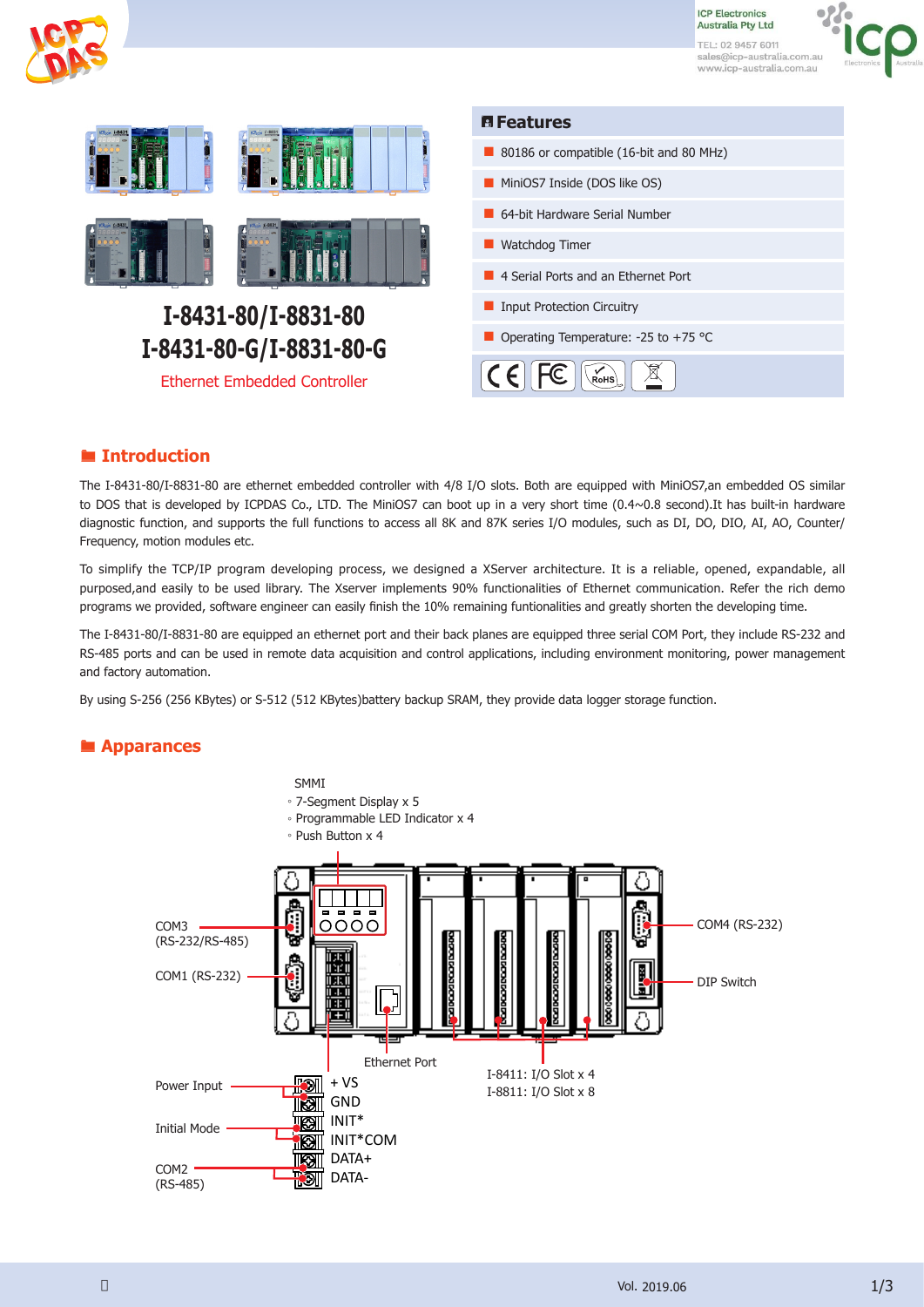

# ® **Specifications**

| <b>Models</b>                       | I-8431-80                                                            | I-8831-80               |  |
|-------------------------------------|----------------------------------------------------------------------|-------------------------|--|
| <b>CPU Module</b>                   |                                                                      |                         |  |
| <b>CPU</b>                          | 80186 or compatible (16-bit and 80 MHz)                              |                         |  |
| <b>SRAM</b>                         | 512 KB                                                               |                         |  |
| Flash                               | 512 KB                                                               |                         |  |
| <b>EEPROM</b>                       | 2 KB                                                                 |                         |  |
| <b>NVRAM</b>                        | 31 bytes (battery backup, data valid up to 5 years)                  |                         |  |
| RTC (Real Time Clock)               | Provide second, minute, hour, date, day of week, month, year         |                         |  |
| 64-bit Hardware Serial Number       | Yes                                                                  |                         |  |
| Watchdog Timer                      | 0.8 second                                                           |                         |  |
| <b>DIP Switch</b>                   | 8-bits                                                               |                         |  |
| <b>Communicate Interface</b>        |                                                                      |                         |  |
| COM <sub>0</sub>                    | Internal communication with the 87K modules                          |                         |  |
| COM <sub>1</sub>                    | RS-232 (RxD, TxD, GND)                                               |                         |  |
| COM <sub>2</sub>                    | RS-485 (Data+, Data-)                                                |                         |  |
| COM <sub>3</sub>                    | RS-232/RS-485 (RS-232: RxD, TxD, CTS, RTS, GND; RS-485: Data+, Data) |                         |  |
| COM <sub>4</sub>                    | RS-232 (RxD, TxD, CTS, RTS, DSR, DTR, CD, RI, GND)                   |                         |  |
| <b>Ethernet Port</b>                | 10 Base NE2000 compatible                                            |                         |  |
| <b>SMMI</b>                         |                                                                      |                         |  |
| 7-Segment Display                   | 5                                                                    |                         |  |
| Programmable LED Indicator          | 4                                                                    |                         |  |
| Push Button                         | 4                                                                    |                         |  |
| <b>I/O Expansion Slot</b>           |                                                                      |                         |  |
| Slot Number                         | 4                                                                    | 8                       |  |
| <b>Mechanical</b>                   |                                                                      |                         |  |
| Dimension ( $W \times L \times H$ ) | 231 mm x 110 mm x 77 mm                                              | 355 mm x 110 mm x 77 mm |  |
| Installation                        | DIN-Rail or Wall Mounting                                            |                         |  |
| <b>Environmental</b>                |                                                                      |                         |  |
| Operating Temperature               | -25 °C to +75 °C                                                     |                         |  |
| Storage Temperature                 | -30 °C to +85 °C                                                     |                         |  |
| Humidity                            | 10 to 95%, non-condensing                                            |                         |  |
| <b>Power</b>                        |                                                                      |                         |  |
| Protection                          | Power reverse polarity protection                                    |                         |  |
| Power requirement                   | 10 to 30 VDC                                                         |                         |  |
| Power supply                        | 20 W                                                                 |                         |  |
| Power consumption                   | 3.9 W                                                                | 5.1 W                   |  |